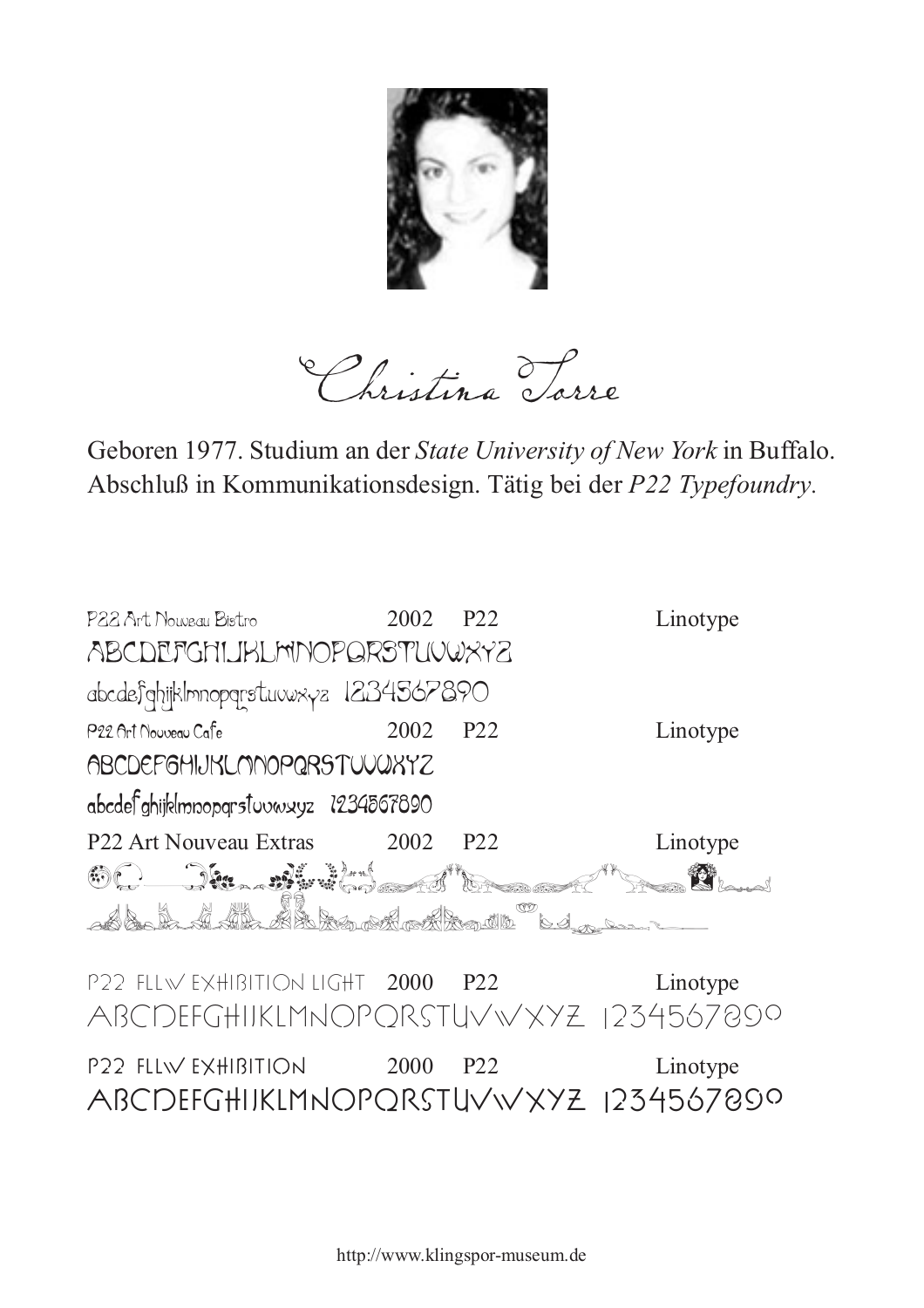## **P22 FLLW Exhibition Bold** 2000 P22 Linotype **ABCDEFGHIJKLMNOPQRSTUVWXYZ 1234567890**

P22 FLLW Exhibition Extras mit Richard Kegler P22 FLLW Terracotta P22 FLLW Terracotta Alt. P22 FLLW TERRACOTTA EXTRAS  $**$  2001 P22 P22 P22 P22 2000 2001 2001 Linotype Linotype Linotype Linotype **Oppung Abcordefghali katalik katalik katalik katalik katalik katalik katalik katalik katalik katalik katalik k**a ABCDEFGHIJKLMNOPQRSTUVWXYZ abcdefghijklmnopqrstuvwxyz 1234567890 ABCDEFGHIJKLMNOPQRSTUVWXYZ abcdefghijklmnopqrstuvwxyz 1234567890 ABCDEFGGHAD ALCHKLAGEDIELA 49864米泰永西北拿哈·纳瓦·哈·维尼·哈·普尔东部

## P22 Pan Am mit Richard Kegler P22 2000 Linotype ABCDEFGHIJKLMNOPQRSTUVWXYZ abcdefghijklmnopqrstuvwxyz 1234567890

| P22 Dearest Script                    | 2001 | <b>IHOF</b> | Linotype |
|---------------------------------------|------|-------------|----------|
| OB CDEFYHIJKLIVI IPLRSTUWICIJZ        |      |             |          |
| abcdefghijklmnopgrstanwýg 1234567890  |      |             |          |
| 922 Dearest Script Swash              | 2001 | <b>IHOF</b> | Linotype |
| OB CDSGGH ISKUGD RØSWWISG             |      |             |          |
| abedefghijklmnapgestanwyg, 1234367890 |      |             |          |
| P22 Mucha                             | 2001 | <b>IHOF</b> | Linotype |

ABCDEFGHIJKLMNOPQRSTUVWXYZ abcdefghijklmnopqrstuvwxyz 1234567890